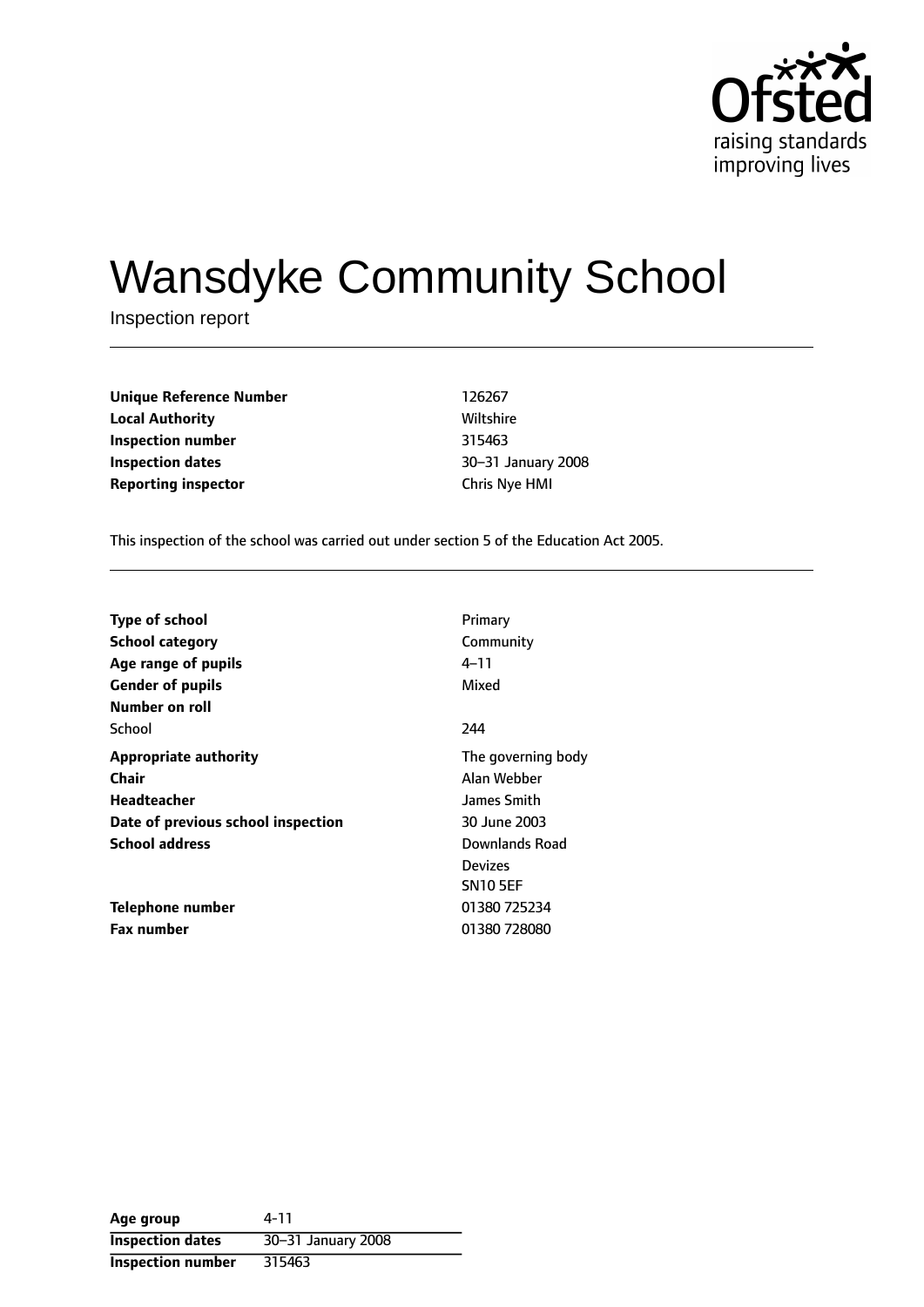.

© Crown copyright 2008

#### Website: www.ofsted.gov.uk

This document may be reproduced in whole or in part for non-commercial educational purposes, provided that the information quoted is reproduced without adaptation and the source and date of publication are stated.

Further copies of this report are obtainable from the school. Under the Education Act 2005, the school must provide a copy of this report free of charge to certain categories of people. A charge not exceeding the full cost of reproduction may be made for any other copies supplied.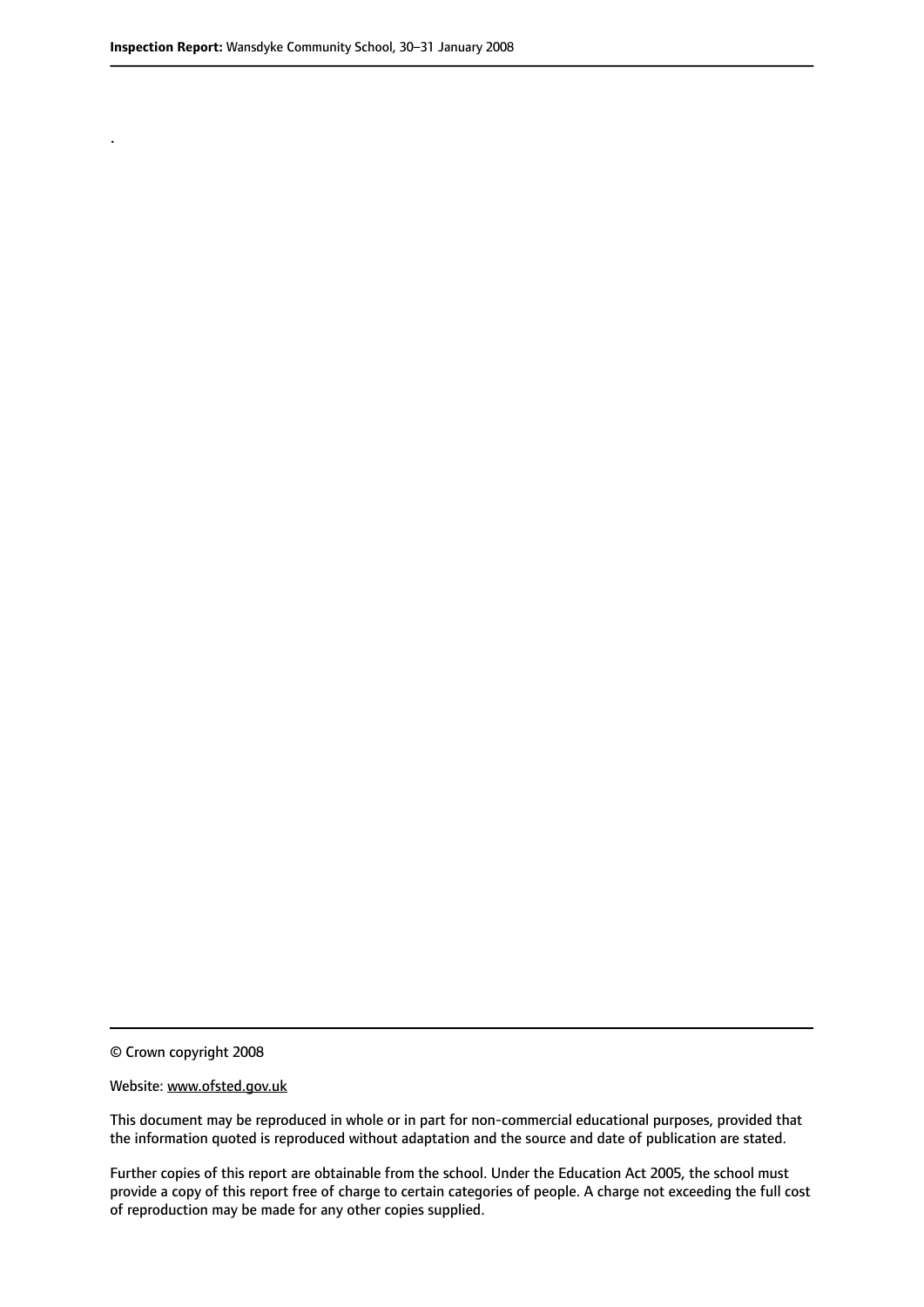## **Introduction**

The inspection was carried out by one of Her Majesty's Inspectors and two Additional Inspectors.

#### **Description of the school**

Wansdyke Community Primary School is of average size, and its pupils are of predominantly White British backgrounds. The percentage of pupils who receive free school meals is below average and the school serves an area of mainly private housing. This is a popular school and applications for places from a wide area regularly exceed those available. Although the number of pupils with learning difficulties and/or disabilities is below average, the number of pupils with a statement of special educational needs is well above average because the school has a specialist learning centre which caters for pupils with a wide range of learning difficulties and/or disabilities in Key Stages 1 and 2. The school has achieved a Healthy Schools award and an Activemark award.

#### **Key for inspection grades**

| Grade 1 | Outstanding  |
|---------|--------------|
| Grade 2 | Good         |
| Grade 3 | Satisfactory |
| Grade 4 | Inadequate   |
|         |              |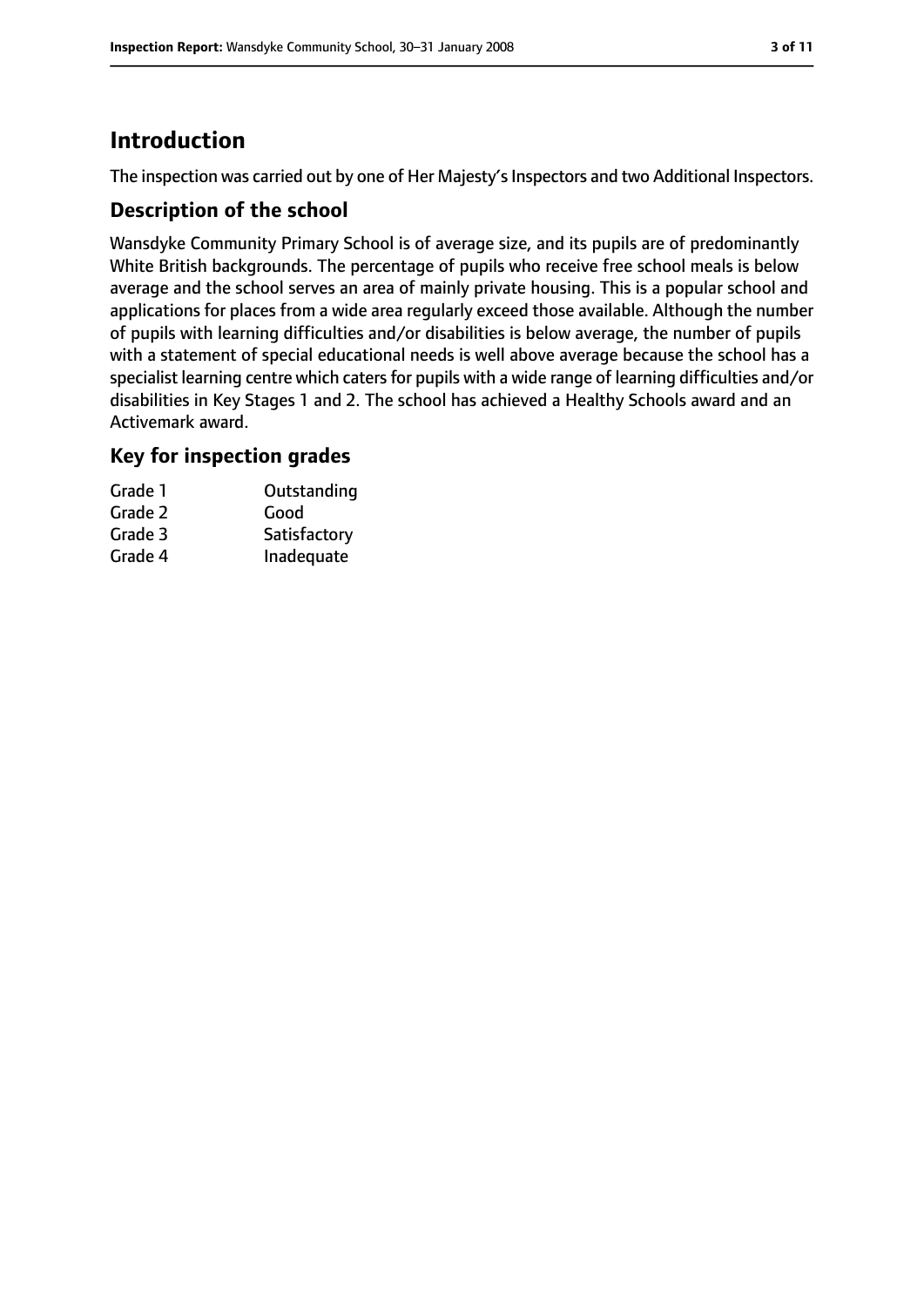# **Overall effectiveness of the school**

#### **Grade: 2**

Wansdyke is a good and improving school with many strengths, particularly in pupils' personal development and well-being. It is led and managed well, and accurately evaluates its own performance.

Children enter the school with skills and knowledge below expectations but, because of good teaching in the Foundation Stage and throughout the school, they make good progress. By the time they leave the school at the end of Year 6, standards are above average in English and science. Progress in mathematics is satisfactory and the school recognises that it is not as good as in other subjects. Pupils with learning difficulties and/or disabilities, including those in the specialist learning centre, make good progress relative to their low starting points. They are particularly successful in science. Standards throughout the school in other subjects, for example art, are high. Very effective systems are in place to assess and record pupils' progress, but although pupils know what their targets are, the quality of marking varies and this means that they are not always sufficiently clear about what they need to do to improve their work. This applies particularly to the higher attaining pupils in mathematics.

Pupils' personal development and well-being are outstanding. This particularly applies to their spiritual, moral and social development and is illustrated by their exemplary behaviour and attitudes towards their learning and each other. They thoroughly enjoy coming to school and demonstrate very strongly their understanding of, and commitment to, the inclusive and caring ethos of the school. Effective inclusion is also illustrated by the carefully planned integration of pupilsfrom the specialist learning centre. Parents have a high regard for the school; 'Wansdyke is a wonderful school' is a comment made by one, but reflecting the views of many. A minority of parents feel that they could be better informed about their children's progress. There are very effective systems in place to ensure that pupils are safe and well looked after.

Good leadership and management at all levels are underpinned by a clear sense of direction and a commitment to improvement. All the staff work well as a team and have made good progress in addressing the issues raised in the previous inspection. Strategies to address past underachievement in writing have been particularly successful and demonstrate the school's good capacity to make improvements in the future. The school works well with its community and is well supported by the local authority, particularly in meeting the needs of pupils in the specialist learning centre.

## **Effectiveness of the Foundation Stage**

#### **Grade: 2**

The provision for the youngest children is good, with some strong features, because it is well led and managed. Children make good progress in all areas of learning, many from low starting points. The children are well taught and cared for and the curriculum is well designed to meet their needs. However, the accommodation is too cramped there is restricted access to the outside play area. Staff are very friendly and approachable and go out of their way to ensure that children are happy and settled. As a result, children very much enjoy coming to school and have positive attitudes towards their learning. There are very good links with parents and their views are well reflected in the comment of one: 'My son thoroughly enjoys coming to Wansdyke each day.'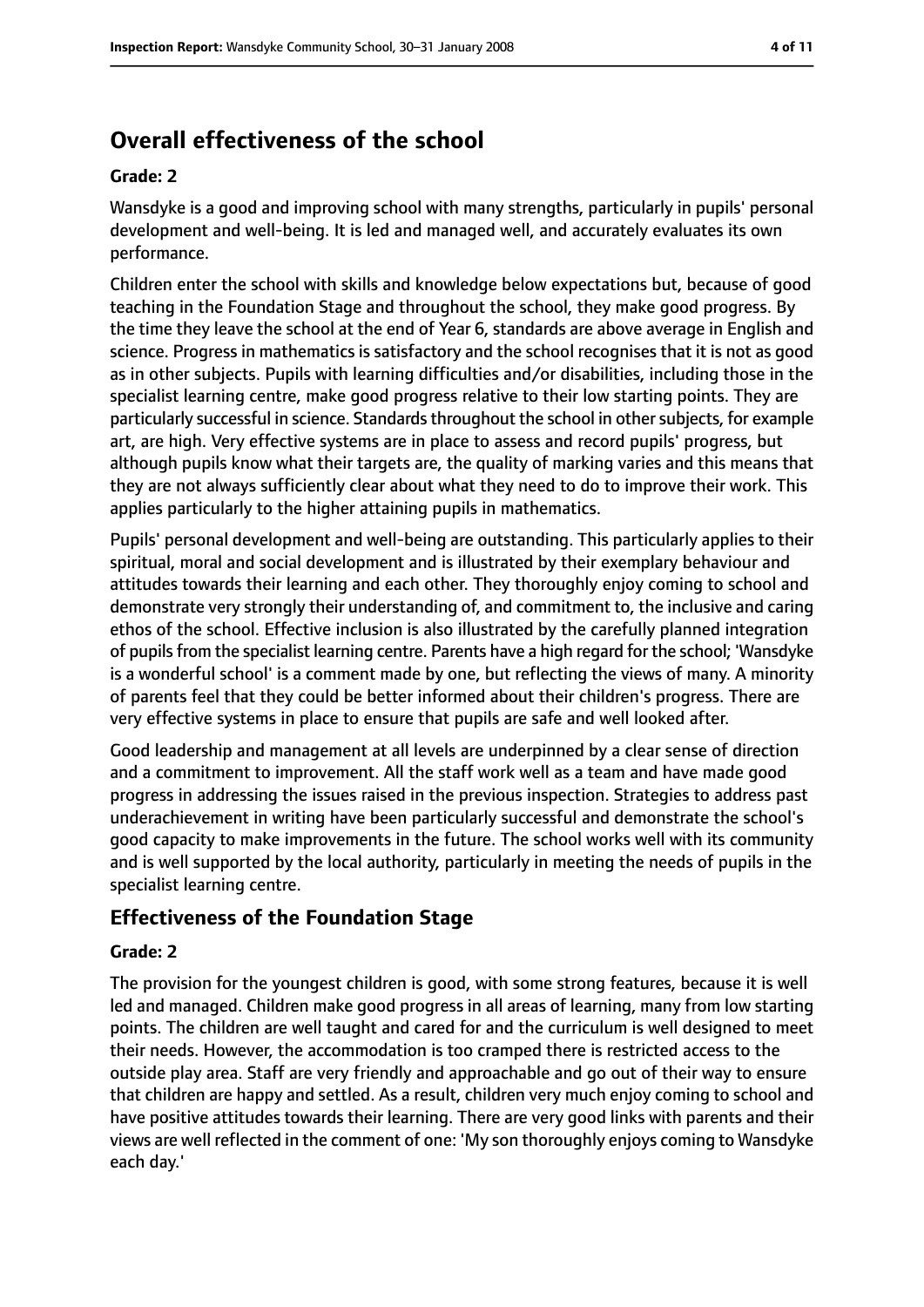Children are accurately assessed when they start school, and this shows that skills and knowledge are generally below the standards expected for their age. Careful and detailed ongoing assessment of their development enables interesting and exciting teaching to focus well on children's individual needs. As a result, standards are broadly average by the time they transfer to Year 1, although weaker in mathematical development and in communication, language and literacy than in the other areas of learning. Overall, the Foundation Stage provides a good start to children's primary education.

#### **What the school should do to improve further**

- Improve standards and achievement in mathematics throughout the school.
- Ensure that marking consistently provides all pupils with more detailed quidance and challenges higher attaining pupils to make even better progress.

## **Achievement and standards**

#### **Grade: 2**

Achievement is good overall, with some outstanding aspects. Children enter the Foundation Stage with standards below expected levels, but make good progress and achieve average standards by the time they transfer to Year 1. In Key Stage 1, pupils achieve well overall. Progress in mathematics is satisfactory, but because of the strong emphasis placed on developing literacy skills, progress in reading and writing is outstanding.

In Key Stage 2, continued good teaching means that good progress is maintained. By the time pupils leave the school at the end of Year 6, standards are above average in English and science. In mathematics standards are broadly average and higher attaining pupils are not always sufficiently challenged to achieve their potential. In other subjects, pupils make good progress, particularly in information and communication technology (ICT) and in design and technology. Standards in art and design are particularly high. Pupils with learning difficulties and/or disabilities, including those in the specialist learning centre, achieve well relative to often very low starting points. This is because they are very well supported. They make good progress in reading and writing, satisfactory progress in mathematics and outstanding progress in science.

Published data on the most recent national tests indicate that standards were too low at the end of Key Stage 2. However, these are misleading because they include results from a significant group of pupils who, because of their learning difficulties and/or disabilities, did not take part in the national tests.

## **Personal development and well-being**

#### **Grade: 1**

Pupils have extremely positive attitudes and are enthusiastic about their learning. Their behaviour in class and around school and the politeness, confidence and care that they demonstrate do them and the school great credit. They have excellent role models in the adults and are enthusiastically supportive of the sense of fairness and inclusion which is a strong feature of the school. This is illustrated by the way in which pupils proactively involve vulnerable pupils in their play and celebrate their achievements in class with genuine pleasure. Pupils' awareness and appreciation of faiths and cultures different from their own are very good.

Effective systems are in place to ensure that pupils have a good awareness of the importance of keeping fit and eating healthily. This is illustrated by the sensible choices that they make at lunchtime and the popularity of the sporting activities offered to them. Pupils demonstrate a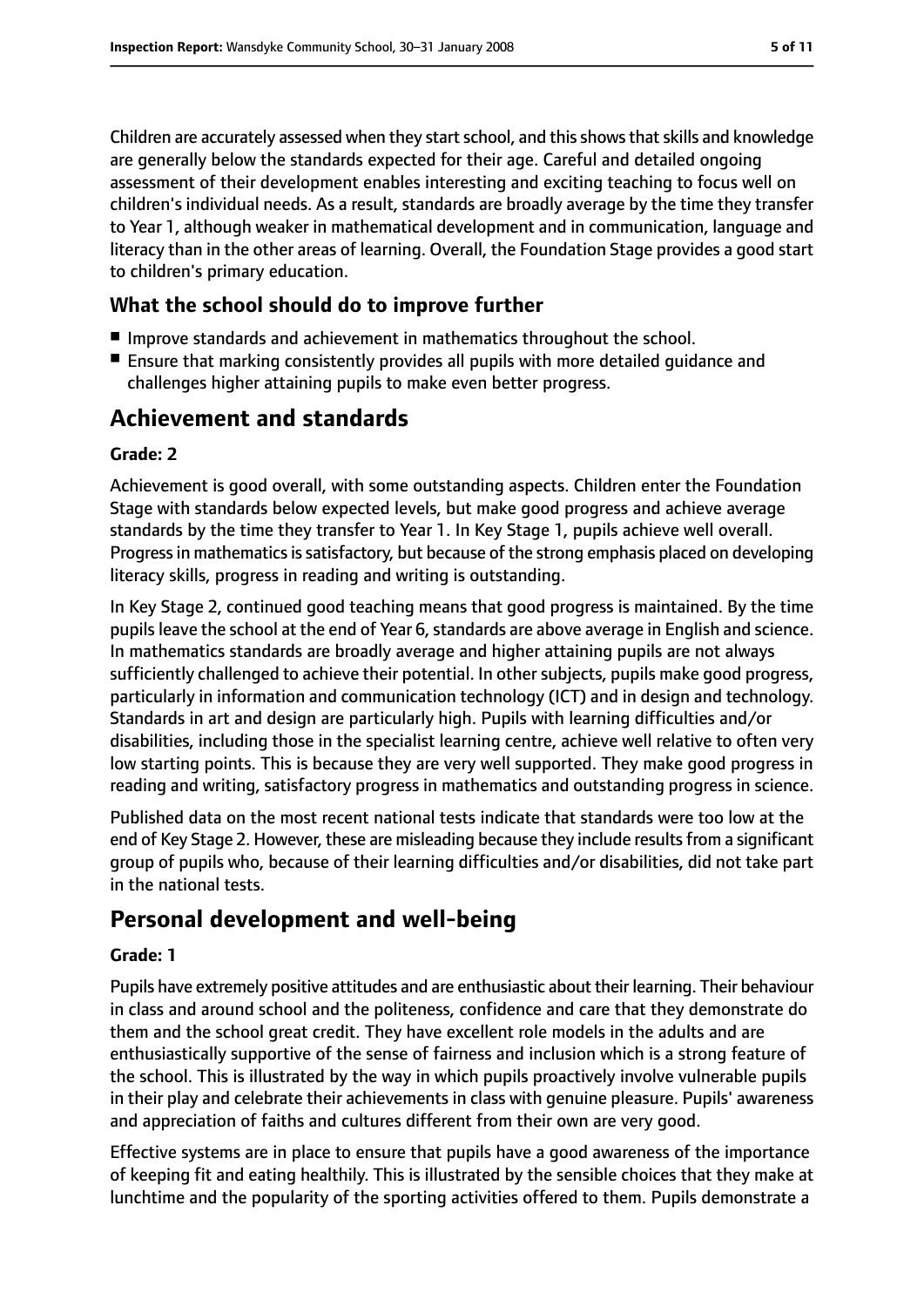very good awareness of how to keep themselves safe because of excellent planned activities to promote safe practices, such as a very effective assembly on internet safety. Pupils make a good contribution to the school and local community and demonstrate very high levels of responsibility. They are developing good skills in literacy, team building and ICT and this means that they are being well prepared for their future economic well-being.

# **Quality of provision**

#### **Teaching and learning**

#### **Grade: 2**

Lessons are well organised, classes are managed very well, and as one pupil put it, 'Teachers make it fun to learn, you get lots done and understand it.' Relationships between staff and pupils are good and pupils are very attentive, responding readily to teachers' instruction and questions. Lessons are well planned, although in some too much time is spent on introducing an activity. Gentle humour and praise are very well used to encourage pupils, especially younger ones, to 'have a go' at new learning. This contributes well to their growing independence and self-confidence. Children with learning difficulties and/or disabilities are well supported and they make good progress as a result. Teaching assistants provide effective support to learning, although they are not always used to greatest effect during the whole class teaching parts of lessons. Very good opportunities are provided for pupils to use and develop their writing skills across the curriculum. In most classes, pupils judge their own learning success at the end of lessons using a simple colour code. They do this thoughtfully and it supports their learning well because they are more aware of the progress they are making. There is also good practice in marking that guides pupils to next steps in learning but this is not consistent in all classes.

#### **Curriculum and other activities**

#### **Grade: 2**

The curriculum provides a broad and balanced range of classroom and other activities. It is supported by an effective system of curricular reviews that ensures that all subjects meet the needs of pupils throughout the school. Pupils' positive curricular experiences are reflected in the high quality of pupils' work displayed around the school, which makes it an attractive place in which to learn. The English curriculum is a particular strength, but mathematics is rightly an area which the school is developing further. ICT features well in other subjects and enhances pupils' learning. The provision of specialist French and art teaching for all pupils is a significant strength and there are increased opportunities for outdoor and environmental education. Emphasis on physical education ensures that pupils get plenty of exercise, which they enjoy. Older pupils appreciate additional enrichment activities such as sports clubs, choir, instrumental lessons and residential visits. However, some pupils commented that younger pupils have fewer visits to places of interest. The Foundation Stage curriculum is well planned and provides children with a good start to their education.

#### **Care, guidance and support**

#### **Grade: 2**

Parents agree that the school is a very secure, happy place for their children. One parent praised the 'excellent additional support' for their child's learning needs. The high quality personal support and care for pupils result in outstanding personal development. Systems to ensure the safeguarding of all pupils are rigorous and effective. As a result, bullying is rare and pupils say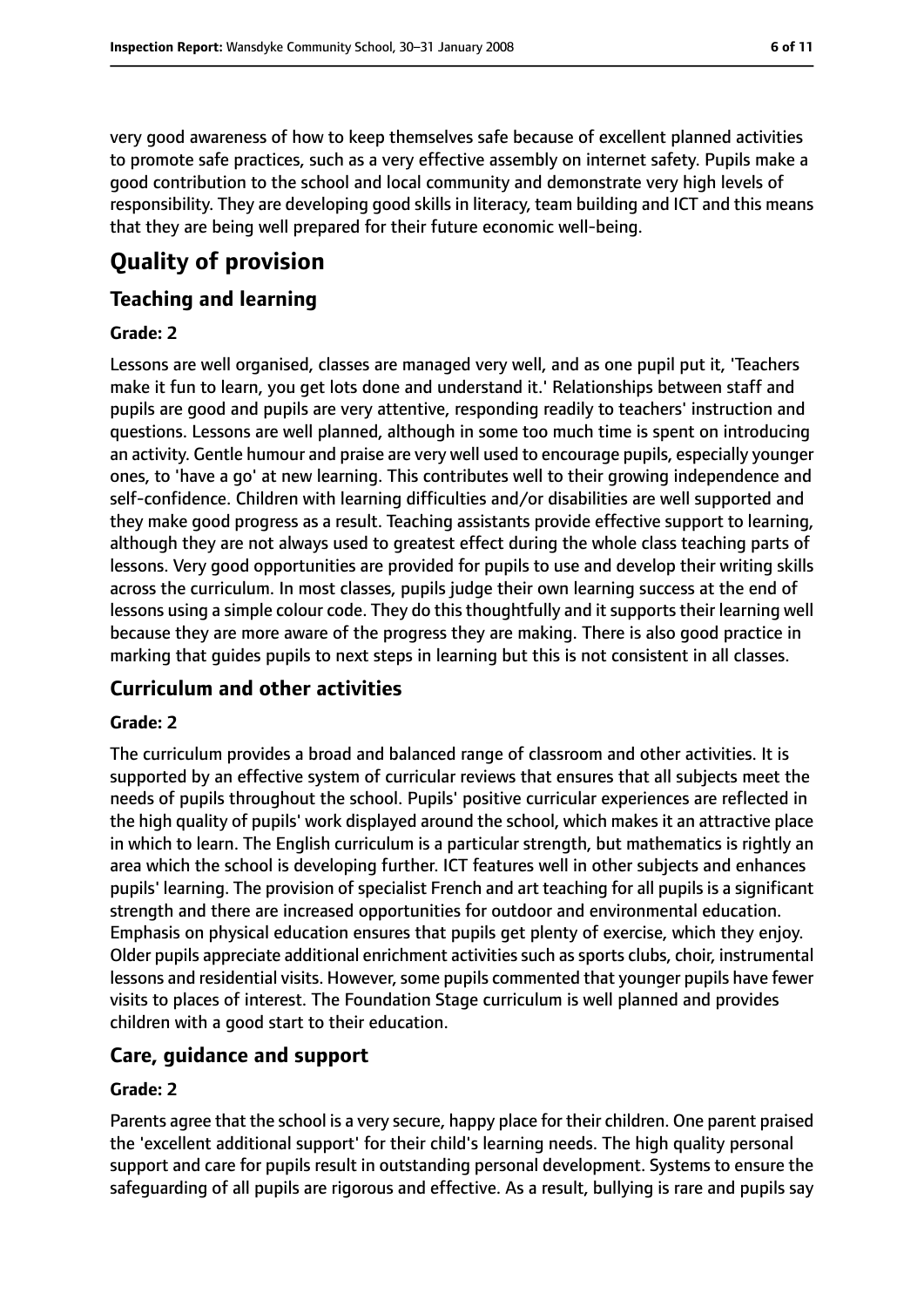that they feel safe. Pupils who need extra support are particularly well cared for and there is good liaison with outside agencies to support children with learning difficulties and/or disabilities. Pupils who are gifted or talented are suitably identified and guided to take up additional activities in school or with local clubs. Detailed assessment systems closely track pupils' academic progress so that extra support is provided for any who fall behind in their learning. However, guidance for higher attaining pupils is less well developed, especially in mathematics. Pupils know their English and mathematics targets, which are displayed in class; for instance, Year 2 pupils confidently explained theirs, pinpointing in their writing where they were achieving their goals of using interesting words and punctuation.

## **Leadership and management**

#### **Grade: 2**

The staff are highly motivated and work well together as a cohesive and effective team. They are committed to ensuring that the clear and inclusive ethos of the school permeates all its work and that weaknesses are swiftly identified and addressed. The school evaluates itself well and the headteacher provides very effective leadership, ably supported by the good management skills of the deputy headteacher and senior teacher. Curricular leaders have a good understanding of their subjects because an effective system of curricular review ensures the accurate monitoring of their subjects throughout the school and enables them to identify suitable priorities for development. Extensive assessment data are gathered and these are well used to inform whole school improvement planning and set challenging targets, although this is not yet as effective in mathematics. Good cohesion between monitoring and improvement planning ensures a strong focus on raising standards. The positive impact of this is exemplified by recent significant improvements in writing.

All staff benefit from professional development opportunities that link to the school's development plan and performance management cycle, although this is less well developed for support staff. Resources are deployed well and the school provides good value for money. Governors know the school well and provide a suitable balance between challenge and support.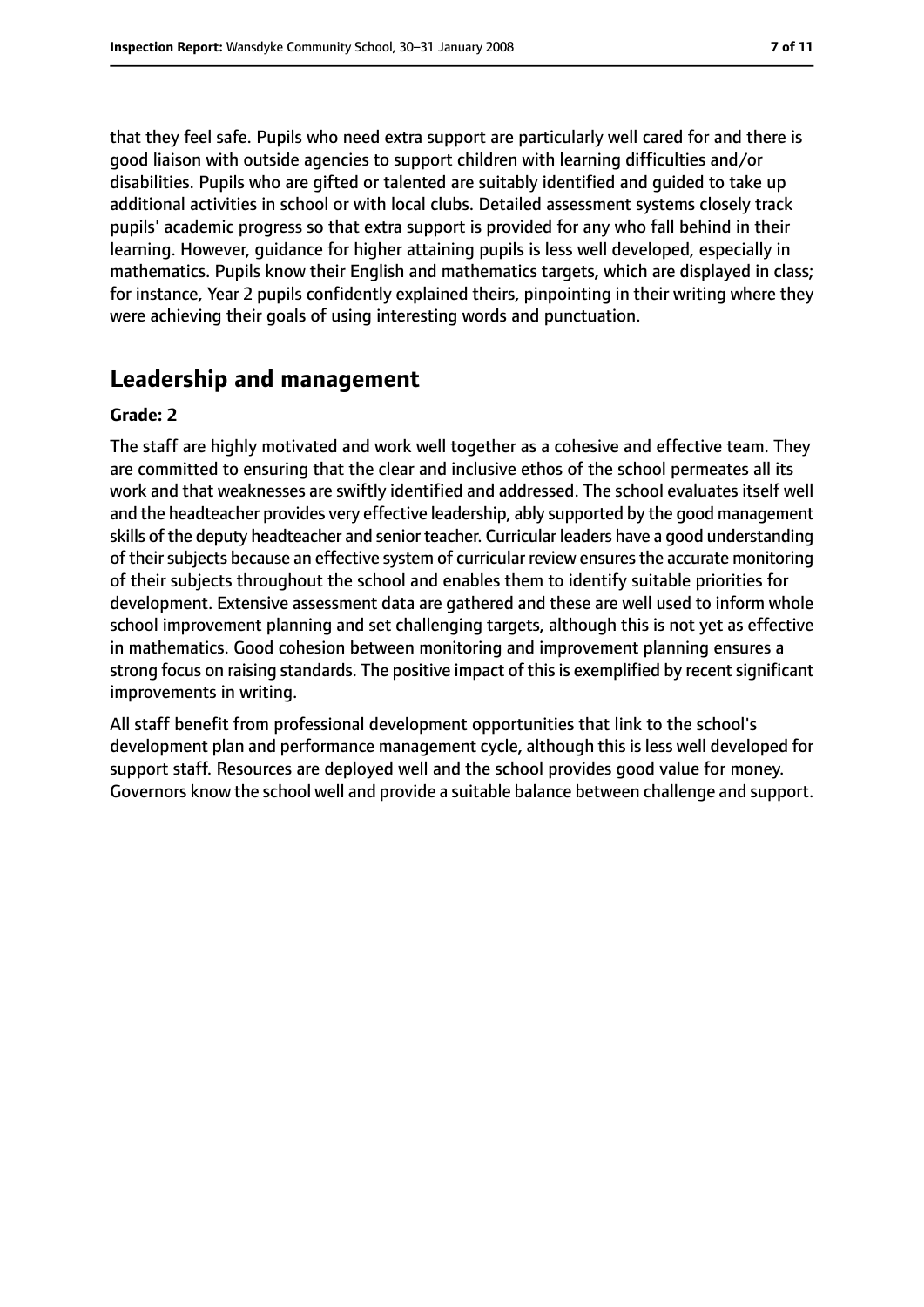**Any complaints about the inspection or the report should be made following the procedures set out in the guidance 'Complaints about school inspection', which is available from Ofsted's website: www.ofsted.gov.uk.**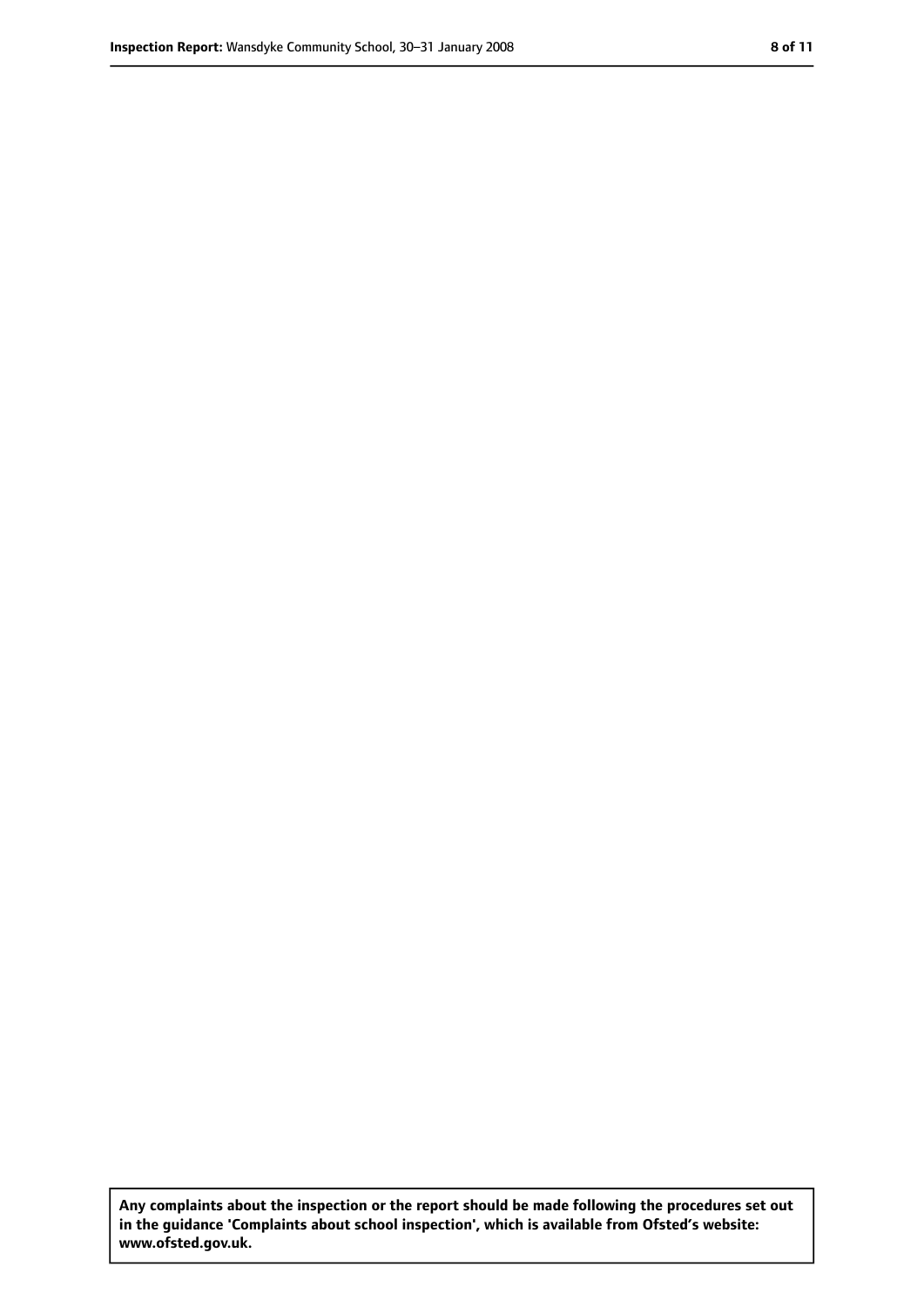## **Inspection judgements**

| $^{\backprime}$ Key to judgements: grade 1 is outstanding, grade 2 good, grade 3 satisfactory, and | <b>School</b>  |
|----------------------------------------------------------------------------------------------------|----------------|
| arade 4 inadequate                                                                                 | <b>Overall</b> |

### **Overall effectiveness**

| How effective, efficient and inclusive is the provision of education, integrated<br>care and any extended services in meeting the needs of learners? |     |
|------------------------------------------------------------------------------------------------------------------------------------------------------|-----|
| Effective steps have been taken to promote improvement since the last<br>inspection                                                                  | Yes |
| How well does the school work in partnership with others to promote learners'<br>well-being?                                                         |     |
| The effectiveness of the Foundation Stage                                                                                                            |     |
| The capacity to make any necessary improvements                                                                                                      |     |

#### **Achievement and standards**

| How well do learners achieve?                                                                               |  |
|-------------------------------------------------------------------------------------------------------------|--|
| The standards <sup>1</sup> reached by learners                                                              |  |
| How well learners make progress, taking account of any significant variations between<br>groups of learners |  |
| How well learners with learning difficulties and disabilities make progress                                 |  |

#### **Personal development and well-being**

| How good is the overall personal development and well-being of the<br>learners?                                  |  |
|------------------------------------------------------------------------------------------------------------------|--|
| The extent of learners' spiritual, moral, social and cultural development                                        |  |
| The extent to which learners adopt healthy lifestyles                                                            |  |
| The extent to which learners adopt safe practices                                                                |  |
| How well learners enjoy their education                                                                          |  |
| The attendance of learners                                                                                       |  |
| The behaviour of learners                                                                                        |  |
| The extent to which learners make a positive contribution to the community                                       |  |
| How well learners develop workplace and other skills that will contribute to<br>their future economic well-being |  |

#### **The quality of provision**

| How effective are teaching and learning in meeting the full range of the<br>learners' needs?          |  |
|-------------------------------------------------------------------------------------------------------|--|
| How well do the curriculum and other activities meet the range of needs<br>and interests of learners? |  |
| How well are learners cared for, guided and supported?                                                |  |

 $^1$  Grade 1 - Exceptionally and consistently high; Grade 2 - Generally above average with none significantly below average; Grade 3 - Broadly average to below average; Grade 4 - Exceptionally low.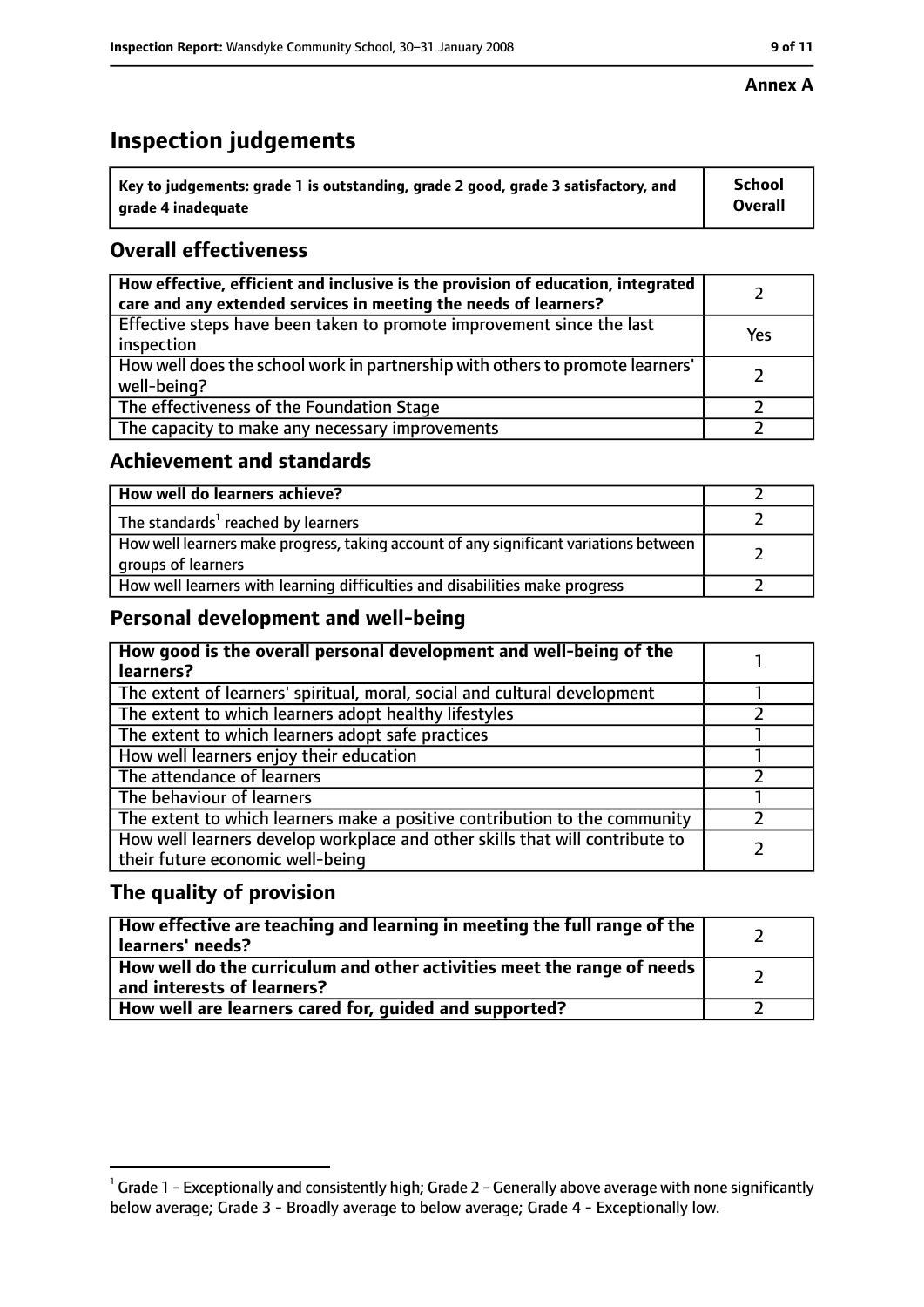# **Leadership and management**

| How effective are leadership and management in raising achievement<br>and supporting all learners?                                              |     |
|-------------------------------------------------------------------------------------------------------------------------------------------------|-----|
| How effectively leaders and managers at all levels set clear direction leading<br>to improvement and promote high quality of care and education |     |
| How effectively leaders and managers use challenging targets to raise standards                                                                 |     |
| The effectiveness of the school's self-evaluation                                                                                               |     |
| How well equality of opportunity is promoted and discrimination tackled so<br>that all learners achieve as well as they can                     |     |
| How effectively and efficiently resources, including staff, are deployed to<br>achieve value for money                                          |     |
| The extent to which governors and other supervisory boards discharge their<br>responsibilities                                                  |     |
| Do procedures for safequarding learners meet current government<br>requirements?                                                                | Yes |
| Does this school require special measures?                                                                                                      | No  |
| Does this school require a notice to improve?                                                                                                   | No  |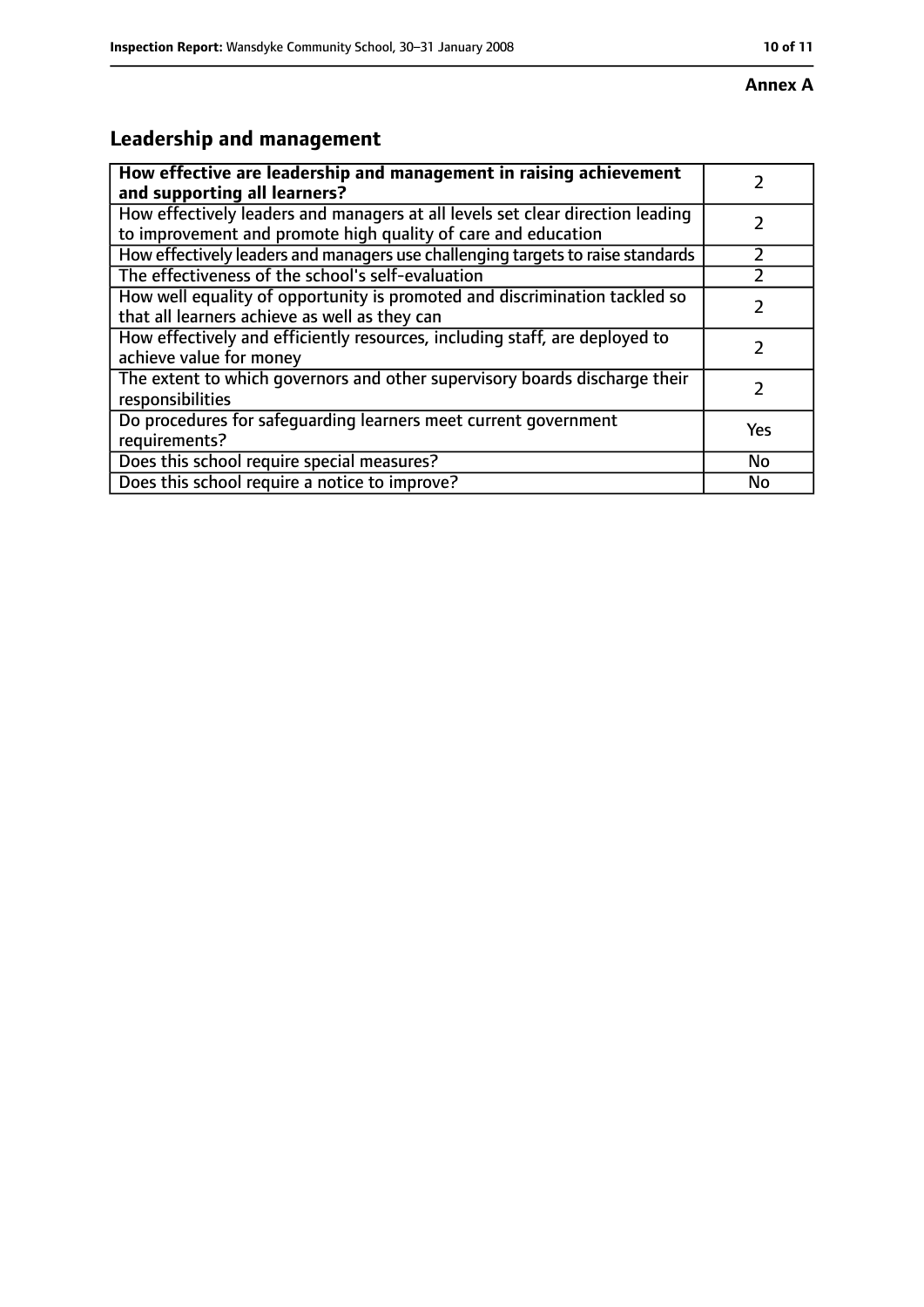#### **Annex B**

## **Text from letter to pupils explaining the findings of the inspection**

1 February 2008

Dear Children

Inspection of Wansdyke Community Primary School, Devizes SN10 5EF

Thank you for being so very friendly and welcoming when we visited your school. We really enjoyed seeing your lessons, talking to you and the grown-ups and looking at your work. This letter is to let you know what we found out about your school, which we think is a good one!

The things that we think are particularly good are:

- Your behaviour is fantastic and you have really good attitudes towards your learning and each other; we loved seeing how well you got on with each other and cared for everyone. Well done!
- You are very well cared for by the adults, and are very aware about how to keep yourselves safe.
- You enjoy coming to school because the teaching is good and you make good progress, especially in English.
- The school is well led and the people in charge know how to make it even better.

We have asked the school to look at two things which will help to make your school even better than it is.

- Make sure that mathematics teaching is even better so that you make quicker progress in this subject; you can help by working really hard to get better results in mathematics.
- Make sure that in every class marking gives you clearer help about how you can improve and really pushes those of you who do well to do even better.

Many thanks again for making us so welcome.

Yours sincerely

Chris Nye Her Majesty's Inspector